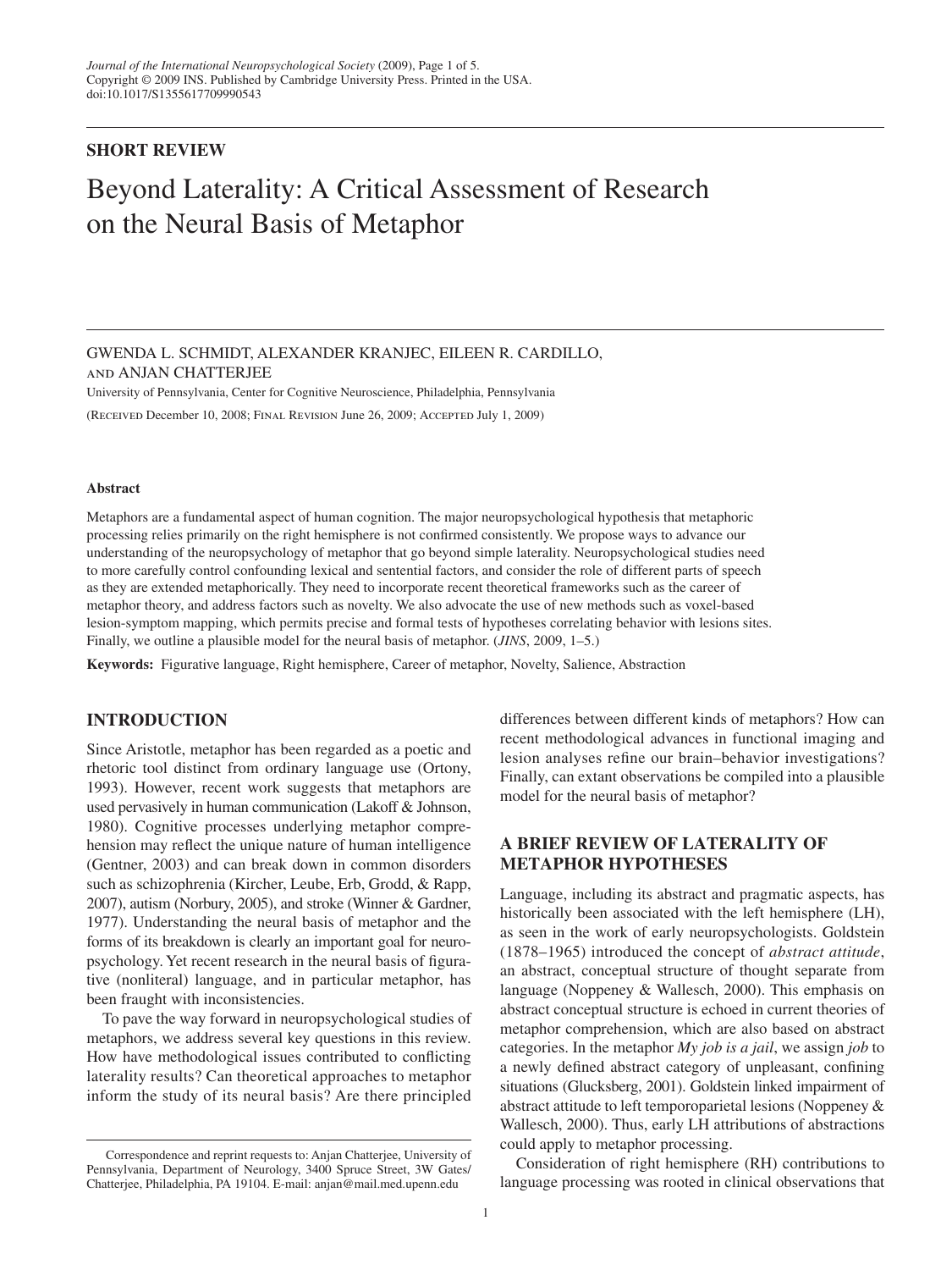patients with RH brain lesions have subtle but undeniable difficulties with abstract language (Eisenson, 1962). Subsequently, metaphor was shown to have a primary role in RH language. In a seminal study, Winner and Gardner (1977) reported that patients with RH, more than LH, injury had trouble matching metaphorical sentences (A heavy heart can *really make a difference*) to pictures, a finding subsequently replicated (e.g., Mackenzie, Begg, Lees, & Brady, 1999 ).

 Jung-Beeman's coarse coding hypothesis is commonly used to explain this RH bias for metaphor processing (Jung-Beeman, 2005). According to this hypothesis, the RH activates, integrates, and selects semantic items in a more distributed, or *coarser* , manner than the LH. Thus, the RH is particularly adept at associating words that are less closely related compared to the LH. Such an organization could explain the RH's importance for metaphor processing. Metaphors, as compared to literal sentences, link words with distant semantic relationships (e.g., A *camel* is a desert *taxi* compared to A *camel* is a desert *animal* ).

#### **METHODOLOGICAL ISSUES**

Despite early theories and findings, subsequent work has not been consistent in implicating the RH in metaphor comprehension. These inconsistencies can be attributed to both methodological and theoretical issues.

# **Subject Selection**

 Early work did not differentiate lesion sites within the RH, nor did it always control for time since injury or age-related cognitive decline independent of injury. Other studies controlling for these factors did not support the RH dominance hypothesis. For example Giora, Zaidel, Soroker, Batori, & Kasher (2000) report that participants with RH injury did not perform differently than controls on a test of metaphor comprehension and actually did better than patients with LH injury.

#### **Task Selection**

 Differences in task have also likely contributed to discrepant findings. Patients are usually tested with sentence-picture matching tasks. However, patients with RH lesions perform better than LH patients when asked to provide oral explanations of metaphors (Winner & Gardner, 1977; Giora et al., 2000). This reversal suggests that the material (visual *vs*. verbal) rather than the figurative nature of the early tasks may account for the impairments observed in patients with RH injury. Indeed, Zaidel, Kasher, Soroker, & Batori (2002) reported no significant differences between LH and RH injured patients on metaphor comprehension tests when controlling for visuospatial and language deficits.

## **Stimulus Selection**

 Researchers have also examined metaphor comprehension at the word rather than sentence level, comparing words

 associated metaphorically ( *warm-loving* ) and literally ( *warmblanket* ). Some reported that patients with RH injury rely more on literal meaning relationships than patients with LH injury (e.g., Brownell, Simpson, Bihrle, Potter, & Gardner, 1990), while others reported no differences between these patient groups (e.g., Tompkins, 1990). Such discrepant findings may be due to uncontrolled lexical confounds. For example, Brownell et al. (1990) used adjectives in the metaphor condition and nouns in the control condition.

 Work with healthy participants has also used stimuli with potential confounds. The first visual hemifield study of metaphor reported a selective advantage to left visual field presentations for processing metaphorically primed words (Anaki, Faust, & Kravetz, 1998), suggesting a RH processing advantage. More carefully controlled hemifield studies (Coulson & Van Petten, 2007; Kacinik & Chiarello, 2007) fail to show clear laterality. These later studies controlled for several psycholinguistic variables known to impact ease of lexical access (e.g., final word imagability, frequency, and cloze probability), as well as the interpretability of the sentences. Thus, lateralized effects observed in the past may have reflected lexical and sentential factors rather than figurativeness.

 Imaging studies are also plagued by lack of stimulus controls. An early study reported that right frontal and temporal regions have unique roles in metaphor comprehension (Bottini et al., 1994). While some recent studies report right temporal (e.g., Arzouan, Goldstein, & Faust, 2007; Mashal, Faust, & Hendler, 2005; Pobric, Mashal, Faust, & Lavidor, 2008 ) or frontal (e.g., Stringaris et al., 2006 ) involvement in processing metaphoric sentences or word pairs, others report only LH involvement (Eviatar  $\&$  Just, 2006; Lee  $\&$  Dapretto, 2006; Mashal et al., 2009; Rapp et al., 2004). These studies have used different kinds of stimuli, including word pairs (e.g., Arzouan et al., 2007; Lee & Dapretto, 2006; Mashal et al., 2005; Pobric et al., 2008), conventional metaphorical sentences (e.g., Eviatar & Just, 2006; Rapp, Leube, Erb, Grodd, & Kircher, 2004), and unusual or novel sentences (Bottini et al., 1994; Mashal, Faust, Hendler, & Jung-Beeman, 2009). Examining neural differences in processing metaphorical relations in word pairs compared to sentences is clearly warranted. In addition, these studies do not consistently control for differences in difficulty between metaphoric and literal conditions. Given the sensitivity of functional magnetic resonance imaging data to differences in time taken to perform a task, these likely confounds make results difficult to interpret.

# **THEORETICAL ISSUES**

 Most cognitive neuroscience research treats all metaphors as essentially equivalent, assuming that findings from one class of metaphors extend to all others. Studies sometimes mix various types of metaphors together, again implicitly assuming some core metaphoric process is engaged by all forms of metaphor. We suggest two aspects of metaphor need to be considered. First is the lexical class (part of speech) of the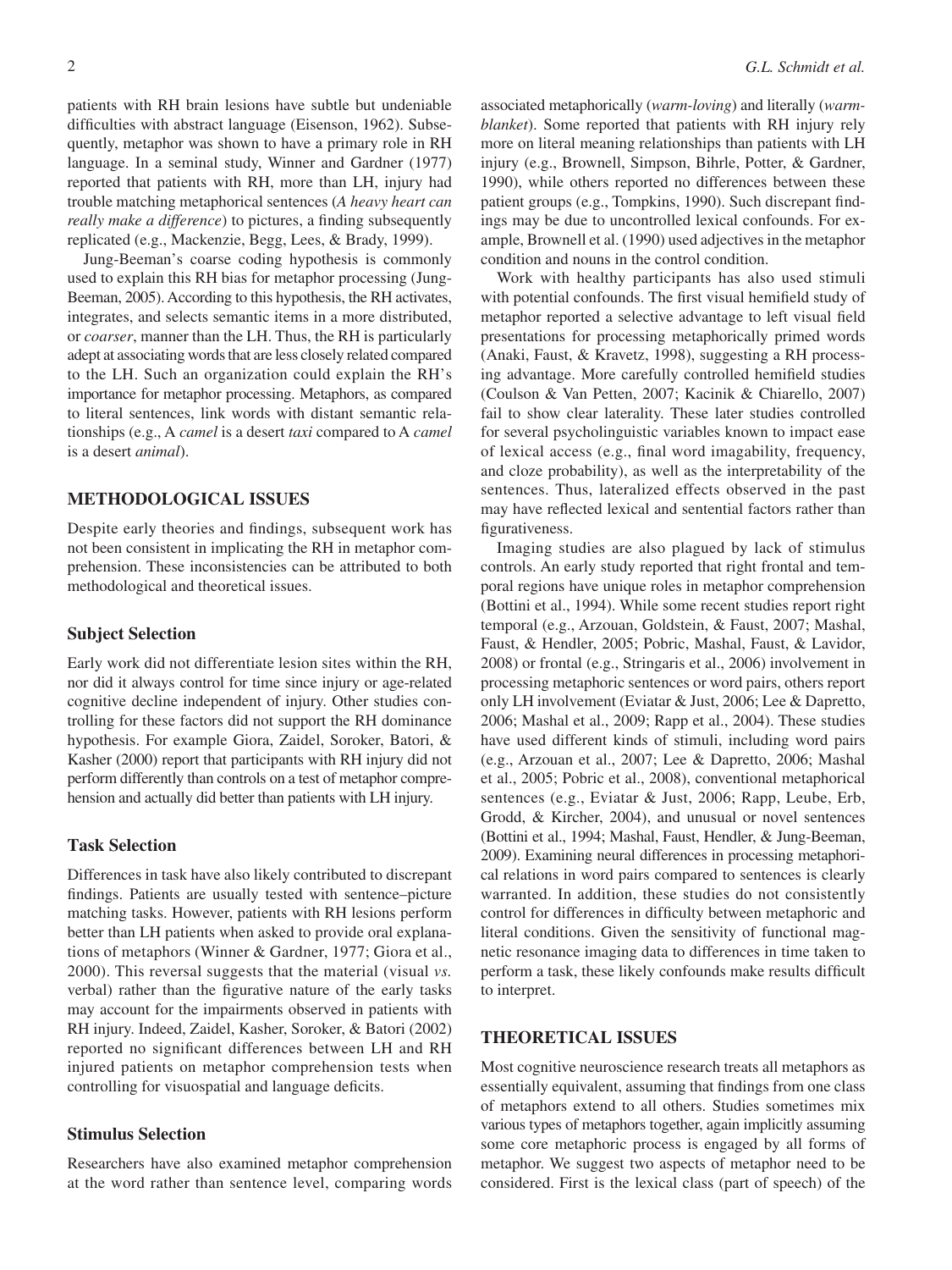words being used metaphorically, and second is how the processing of a metaphor changes over time.

### **Abstraction**

 Psycholinguistic accounts of metaphor tend to focus on nominal (noun-based) metaphors (*That baby is an* angel). However, metaphors based on verbs ( *She* ran *for president* ), prepositions (*Chandelier earrings are* out), and adjectives ( *He has a* warm *heart* ) are used commonly. When verbs and prepositions are used metaphorically, no explicit comparison or mapping of a target word to a base word ( *angel* and *baby* in *That baby is an angel*) occurs as in nominal metaphors. For example, the semantic concept of kicking includes a particular manner of moving the foot forward as well as conceptual attributes of changing the position or state of the kicked item. We propose that in a predicate (verb-based) metaphor like *kick the habit*, the concrete sensory and motor attributes of the meaning (moving the foot forward) are shed, leaving the conceptual attributes of kicking (a change of state) to do the metaphoric work (Chen, Widick, & Chatterjee, 2008 ).

 We hypothesize that the brain areas mediating metaphorical uses of nouns and verbs may be different because objects and actions (e.g., Kable, Lease-Spellmeyer, & Chatterjee, 2002), like nouns and verbs (e.g., Damasio & Tranel, 1993), have different neural instantiations. One possibility is that semantic concepts are neurally processed in close proximity to areas that subserve related sensory or motor functions (e.g., Simmons & Barsalou, 2003 ). For instance, the concept of *kicking* would recruit neural areas overlapping with or adjacent to the relevant motor area. Extended to metaphor, the abstraction of a metaphorical meaning from an action such as *kicking a habit* may also recruit relevant motor or sensory neural regions (Gibbs, 2006). Thus, metaphors based on different sensory–motor concepts may have distinct neural substrates, depending on the sensory–motor features underlying each metaphor. Alternatively, if predicate metaphors work precisely by shedding their sensory–motor features, then their neural organization might not clearly follow a sensory–functional organization. Instead, metaphorical use of action words may activate regions associated with the abstraction of perceptual motion (Chen et al., 2008). Two studies report that, while processing literal verbs recruits corresponding motor areas related to hand, foot, and mouth actions, processing metaphorical abstractions of these verbs does not (Aziz-Zadeh & Damasio, 2008; Raposo, Moss, Stamatakis, & Tyler, 2009).

 Unless lexical differences are taken into consideration, investigations into the neural bases of metaphors may continue to yield mixed results. Distinguishing and comparing metaphors based on nouns (Rapp et al., 2004; Schmidt, DeBuse, & Seger, 2007 ), verbs (Chen et al., 2008 ), and adjectives (Lee & Dapretto, 2006; Mashal et al., 2005), and avoiding mixed lists of metaphors (Eviatar  $&$  Just, 2006) is important in future experiments. In addition, metaphors based on different modalities may be subserved by different neural substrates. Contrasting metaphors based on different sensory qualities (e.g., audition *vs.* vision), including olfaction ( *That idea stinks* ) and taste ( *She has a sweet personality* ), might reveal at least partially unique neural instantiations.

#### **Conventionalization**

The career of metaphor theory (Bowdle & Gentner, 2005) suggests that metaphors have a natural history: they start as novel expressions, evolve into familiar or conventional metaphors, and eventually may become dead metaphors that have lost all sense of being figurative. In this view, the conventionalization of a newly coined metaphor is a gradual process, but ultimately novel and conventional metaphors are processed in fundamentally different ways. Novel metaphors may be processed using comparisons in which the semantic attributes (most often relational) of one concept are mapped onto another concept (Bowdle & Gentner, 2005). In the metaphor *Socrates was a midwife,* the structured semantic representation of a midwife helping a woman give birth (produce a child) is mapped onto a representation with an equivalent relational structure (i.e., Socrates helping a student produce ideas). Conversely, conventional or familiar metaphors may be processed by categorization. In the metaphor *My job is a jail* , *job* and *jail* are assigned to a category of unpleasant, confining situations (Glucksberg, 2001).

 While both novel and conventional metaphors use words figuratively, the career of metaphor hypothesis anticipates that their underlying processing and neural instantiations would be different. Most neuroimaging studies that use highly familiar or conventional metaphors fail to find RH activation (Eviatar & Just, 2006; Lee & Dapretto, 2006), while those that use novel metaphorical relations do (e.g., Arzouan et al., 2007; Bottini et al., 1994; Mashal et al., 2005; Stringaris et al., 2006). This observation means that RH activations in metaphor studies could be mediated by novelty rather than figurativeness, *per se*. A study directly manipulating metaphor novelty supports this view (Schmidt et al., 2007). One possible explanation is that as metaphors become highly familiar, they are categorized and rely more on left hemisphere lexical processes (Glucksberg, 2001).

 Giora includes novelty in her concept of *salience* . Salience is a composite construct determined by several factors, including novelty, context, conventionality, and frequency (Giora et al., 2000). Analogous to novelty, the hemispheres may differ in their sensitivity to salience, with a RH bias to process less salient meanings. However, a few studies of novel, nonsalient metaphorical sentences have not found RH involvement (Mashal & Faust, 2009; Rapp et al., 2004). Disentangling effects of salience and novelty, in both metaphorical and literal sentences, remains an important area for future research.

## **ADVANCES IN BRAIN–BEHAVIOR METHODS**

 For research investigating the neural basis of metaphor processing to mature, approaches to anatomy need to be brought in line with contemporary methods.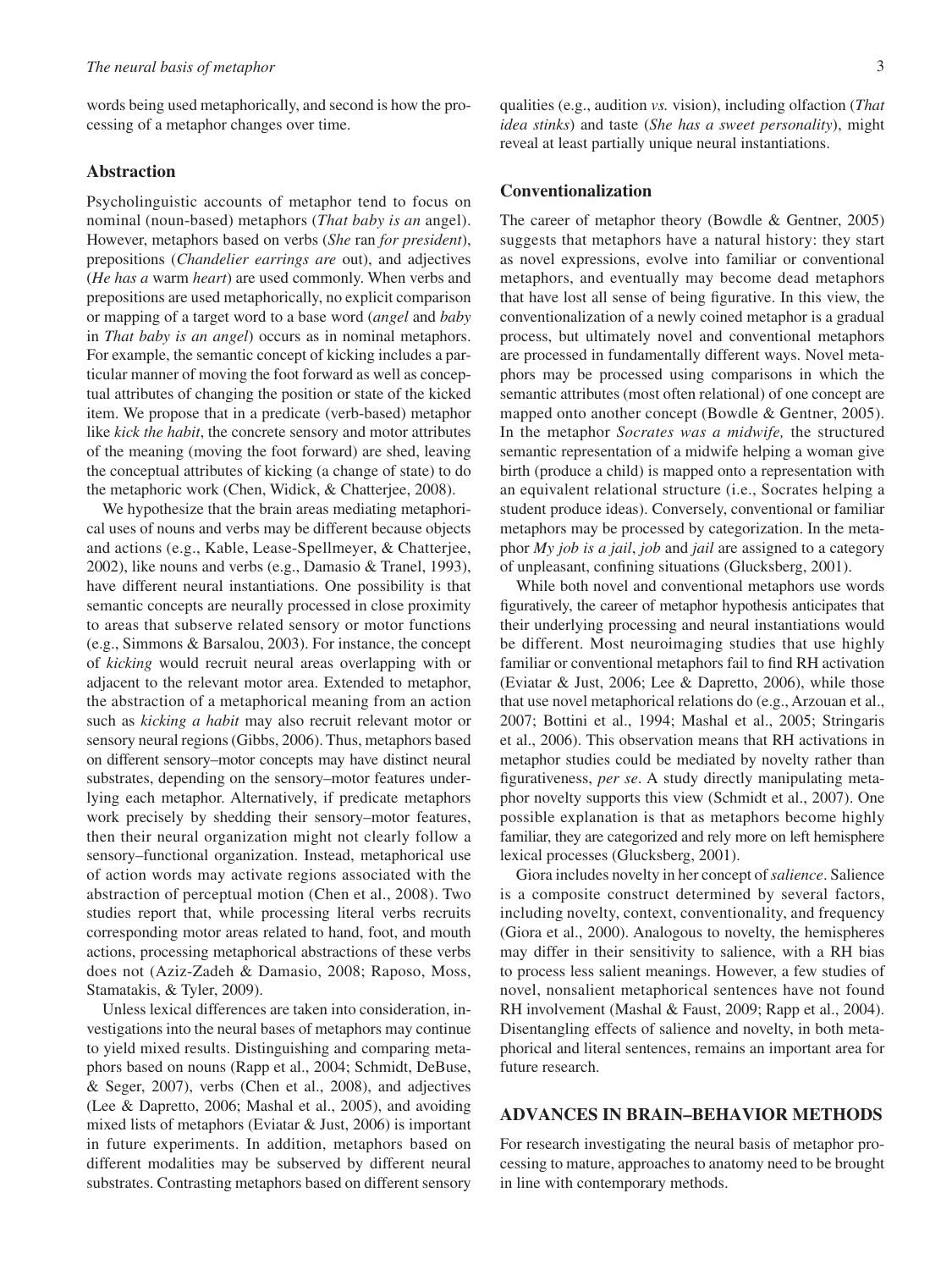Several studies on the neural basis of metaphor have been conducted with visual hemifield presentation techniques. There has been some question about the reliability and validity of such techniques (Voyer, 1998; but see Hunter & Brysbaert, 2008). In addition, visual hemifield studies are blind to the details of what is likely to be a complex distributed network underlying metaphor processing. Given imaging, lesion analyses, and transcranial magnetic stimulation methods, there is less ongoing role for visual hemifield research as a probe for the neural bases for cognitive processes.

 Neuropsychological studies in the past have also focused on hemispheric differences, an anachronistically coarse level of analysis. Our understanding of metaphoric processing would benefit greatly by adopting more granular approaches to brain–behavior investigations. For example, voxel-based lesion–symptom mapping (VLSM) allows more precise mapping of behavioral impairments to brain lesion location (e.g., Wu, Waller, & Chatterjee, 2007). Adapting such statistical methods from functional neuroimaging to lesion analysis is critical to being more precise about the neuroanatomy of metaphor and allows for the testing of finer grained anatomic hypotheses.

# **A PLAUSIBLE MODEL FOR THE NEURAL BASIS OF METAPHOR**

The structural mapping theory (Bowdle & Gentner, 2005), suggests that entities and relationships across disparate domains are aligned when comprehending novel nominal metaphors. If the RH codes semantics coarsely (Jung-Beeman, 2005), then alignment of entities would engage the RH. Such alignment might be necessary but not sufficient for novel nominal metaphor processing. The extraction of relationships common across domains might engage the LH. For example, understanding the metaphor *Socrates was a midwife* would entail extracting the relationship common to the two pairs of entities *Socrates* - *student,* and *midwife mother.* We have shown that injury to left peri-Sylvian cortices results in deficits of relational knowledge (Wu et al., 2007). Thus, the LH may also be necessary for relational extraction in metaphor processing.

 While novel nominal metaphors might engage both the RH and LH, comprehension of predicate metaphors may have a different, but related, pattern of neural organization. While they might not require an explicit mapping of one semantic domain onto another as with nominal metaphors, their comprehension still entails the abstraction of conceptual attributes. For example, the literal motion sentences *The man entered the office and The lion entered the cave share few* intrinsic attributes. Yet, the term *enter* highlights a relational structure that can be extended to predicate metaphors, such as *Fear entered my mind.* In the LH, we propose a posteriorto-anterior neural organizational principle whereby abstract motion knowledge increasingly engages more anterior portions of the corresponding motion perception region (Chatterjee, 2008). The metaphorical use of a verb is more abstract than its literal use, which in turn is more abstract

than perception of the concrete features associated with a word's referent. Thus, metaphorical use of action-based verbs would recruit regions anterior to those associated with the abstraction of perceptual motion in the left posterior middle temporal gyrus (Chen et al., 2008). Predicate metaphors when novel may also engage the RH, but for potentially different reasons than nominal metaphors. While novelty may be directly related to RH coarse semantic coding (Schmidt et al., 2007), novelty may have an independent role in the RH.

 Our model also takes into account the process of conventionalization based on the career of metaphor theory (Bowdle & Gentner, 2005 ). RH involvement in metaphor comprehension should be reduced over the course of conventionalization (Mashal & Faust, 2009). For novel predicate metaphors, we propose that as they are first encountered, the sensory–motor properties of the literal meanings of the words may be the basis for meaning abstraction. However, this neural basis might be mitigated as the metaphor becomes conventionalized (Aziz-Zadeh & Damasio, 2008 ).

# **CONCLUSIONS**

 The dominant neuropsychological hypothesis that the RH processes metaphors is not supported consistently. In addition, this hypothesis remains relatively coarse in its neural claims. By integrating advances in the theoretical approaches to metaphors with contemporary probes of brain–behavior relations, we are poised to make significant advances in our knowledge of the neural bases of metaphor.

# **ACKNOWLEDGMENTS**

 This work was supported by NIH grants T32 NS007413, RO1 HD050199, and RO1 DC008779 and a subcontract under NSF SBE0541957.

## **REFERENCES**

- Anaki, D., Faust, M., & Kravetz, S. (1998). Cerebral hemispheric asymmetries in processing lexical metaphors . *Neuropsychologia* , *36* , 353 – 362 .
- Arzouan, Y., Goldstein, A., & Faust, M. (2007). Dynamics of hemispheric activity during metaphor comprehension: Electrophysiological measures. *Neuroimage*, 36, 222-231.
- Aziz-Zadeh, L., & Damasio, A. (2008). Embodied semantics for actions: Findings from functional brain imaging . *Journal of Physiology, Paris* , *102* , 35 – 39 .
- Bottini, G., Corcoran, R., Sterzi, R., Paulesu, E., Schenone, P., Scarpa, P., et al. (1994). The role of the right hemisphere in the interpretation of figurative aspects of language: A positron emission tomography activation study. *Brain*, 117, 1241-1253.
- Bowdle, B.F., & Gentner, D. (2005). The career of metaphor. *Psychological Review* , *112* , 193 – 216 .
- Brownell, H.H., Simpson, T.L., Bihrle, A.M., Potter, H.H., & Gardner, H. (1990). Appreciation of metaphoric alternative word meanings by left and right brain-damaged patients . *Neuropsychologia* , *28* , 375 – 383 .